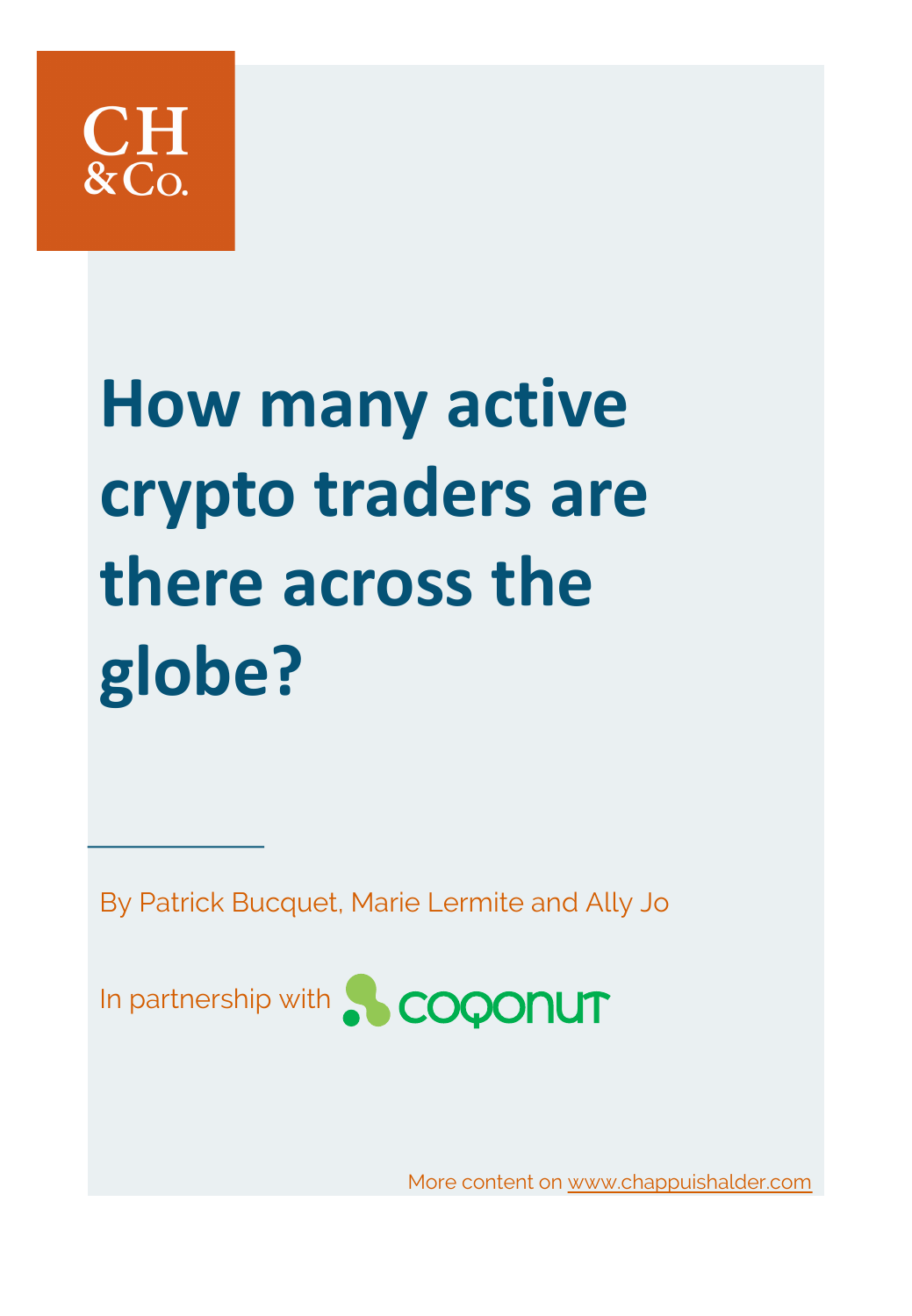#### **Introduction**

The last report published by the Cambridge Centre for Alternative Finance concluded that there were more crypto traders than ever, with more than 35 out of 139 million cryptocurrency accounts ID-verified users, which could be considered as regulated exchanges' users (Coinbase, etc.), and therefore considered as active crypto traders. This figure doubled since 2017 and cryptocurrency gained 17 million verified users last year. That being said, crypto traders' activity is difficult to track, notably because the criteria that were used varied significantly.

In another research paper Datalight investigated most popular crypto exchanges to find out which countries are actively trading and buying cryptoassets. Unsurprisingly, the main result of the study showed that most crypto traders are located in the USA, Japan and South Korea. Nonetheless, Datalight concluded with a total number of crypto traders twice as high as the Cambridge finding: 68.5 million crypto traders instead of 35 million.

In addition, by digging into various databases, contradictory figures were highlighted during our research.

For instance, Datalight reported that there were about 4 million crypto traders in the UK, which would imply a penetration rate of 6% - much higher than other very crypto-active countries, such as USA (4.65%) or South Korea (9.66%). In other words, it is the equivalent to the penetration rate of Japan that embraces a monthly Bitcoin average trading volume of 42,000 BTC, while this figure is divided by 10 for the UK (4,000). According to our cross-methodology, the UK penetration rate was rather between 1 and 2.6%, far from the 6% published so far.

That's why our study intended to challenge the way crypto traders' number has been estimated so far (1) and to find another way to point out the global crypto traders  $(2)$  – both established as well as new entrants — . Note that we focused on crypto investors only. We did not estimate the number of crypto users, meaning that we studied traders who are using Exchanges to trade at some point, even if they – from time to time – move their assets to wallets, soft or hard (but still visible on the various blockchains anyway). As an example, one out of every three South Koreans either owns cryptocurrencies or gets paid in it, while only one South Korean out of ten trades.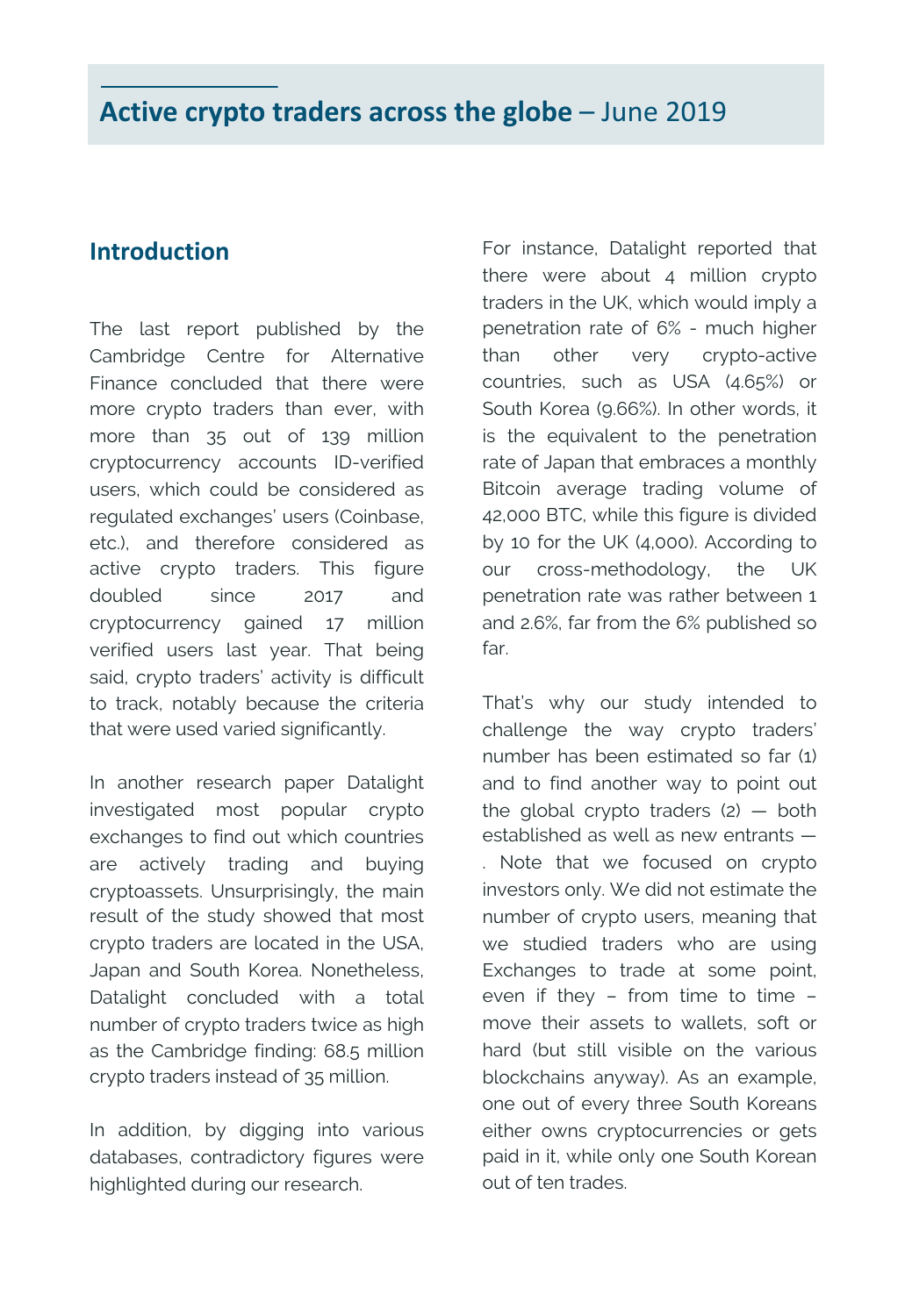#### **What are the results that came out of our study?**

By capturing and analyzing data from main Exchange platforms, from 2 different angles, volume of transactions per fiat currency and audience (UV), our benchmark study pointed out that there were about 43 million active crypto traders. That is more than the 35 million worldwide cryptocurrency accounts ID-verified reported by the Cambridge research paper in December 2018. Among those 43 million crypto traders, as expected we determined that more than 35% were American (15.3 million, a number confirmed by the Crypto Market Journal mentioning an estimated 5% of Americans holding bitcoin), 10.3 million are based in Europe, followed by Japan and South Korea that have a similar traffic levels (6.7 and 5 million). Despite our results are similar to those already published regarding Japan and Korea, our findings vary in regards to other countries.

For instance, Datalight concluded that there were more than 22 million American crypto traders, 3.2 million Russian crypto traders, and 3.1 million Brazilian crypto traders, while our conclusions ended up with 15.2 million American crypto traders, 0.8 million Russian crypto traders and 0.9 million Brazilian crypto traders only.

Therefore, it is our understanding that the cryptocurrency market is less centralized than initially thought, even though the USA remains one step ahead.

Speaking of centralization, almost 1 out of 2 active crypto traders use the Exchange platform Coinbase (47%) to buy, sell, and manage their cryptocurrency portfolio.

Coinbase recently announced 30 million opened accounts and more than 20 million customers served. Our methodology confirmed that Coinbase had around 20 million crypto traders (18.8). In other words, each trader possesses 1.5 accounts.

**Surprisingly, the penetration rate lead us to conclude that some other countries standout by getting more and more into cryptoassets, such as Poland (8.01% of penetration rate), New Zealand (4.49%), Malaysia (4.12%), and South Africa (2.79%). As a comparison, the USA penetration rate is 4.65% and Switzerland is 2.02%. The highest penetration rate goes to South Korea (9.7%).**

A closer look at the Polish case reveals that when it comes to the blockchain technology development in Europe, Poland is very progressive.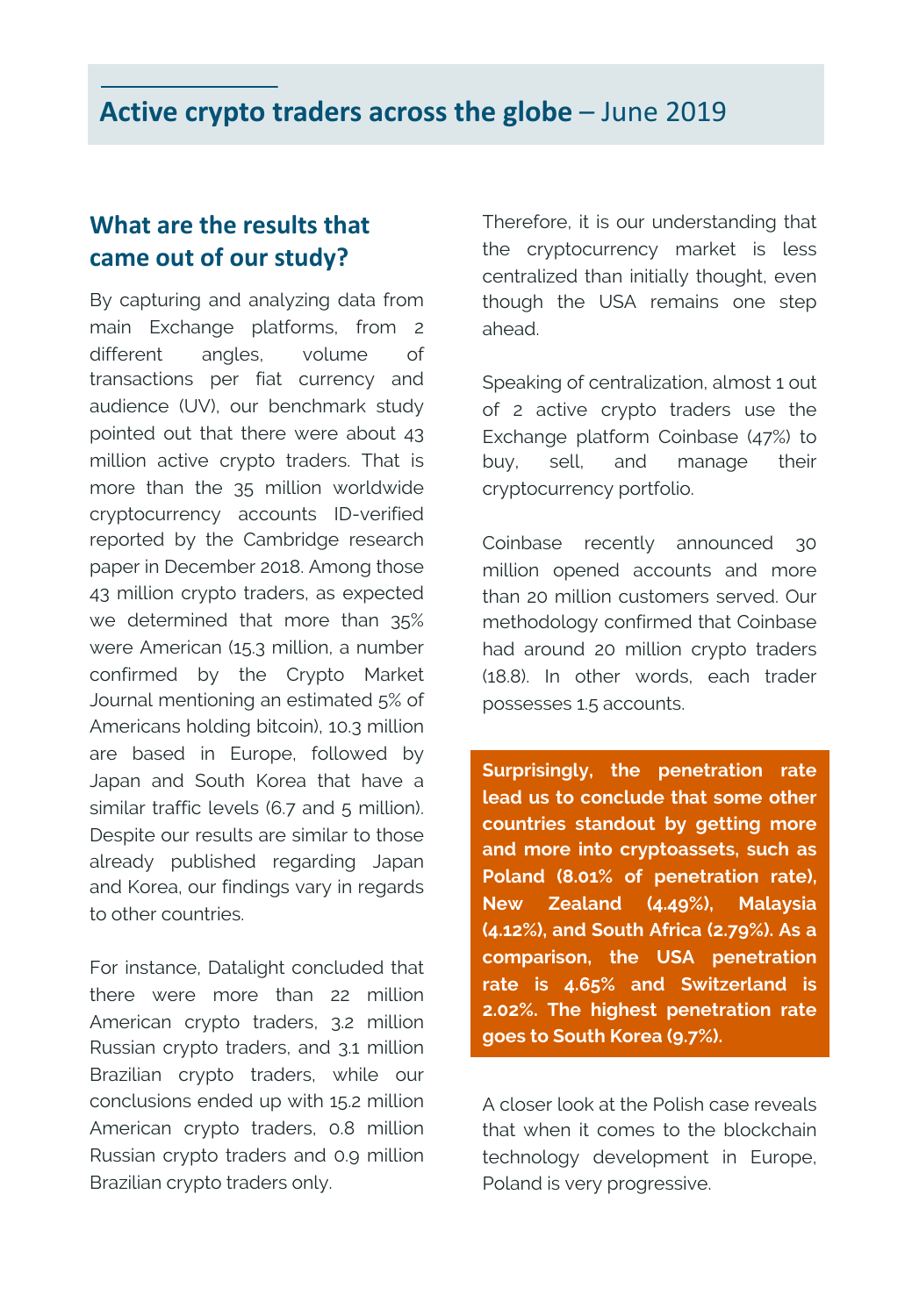Indeed, the Polish Financial Supervision Authority, Komisia Nadzoru Finansowego (KNF), has licensed two crypto startups as payment providers in early 2019. The companies, Coinquista and Bitclude, offer a number of services related to cryptocurrency, such as digital asset exchange platforms and crypto wallets. In addition, the Polish Blockchain Technology Accelerator (PATB), has recently revealed that one of its team is working on the development of a digitized national cryptocurrency, called Digital PLN  $(dPIN)$ .

One of the many other conclusions to remember is also that the total European Bitcoin trading volume (44 countries) is equal to the trading volume of Japan (17% and 16%). The USA has more than 50% total trading volume worldwide and all the other countries left aside represent 12.6%.

# **Why do we believe our approach is more reliable compared to those that have been studying this topic in the past?**

Our research paper was intended to find out how many active crypto traders are across the globe by doing a cross-analysis between two distinct methodologies.

Applying a double-check is more than necessary, especially when it comes to pointing out data that are crunched with numerous criteria, various databases and significantly different factors, such as estimated unique visitors, browsers market share, mobile Android/IoS App downloaded, GDP, penetration rate, etc.

The challenge we faced was mainly to end up with the same outcomes in both methodologies applied on this specific business case.

Fortunately, both methodologies highlighted on 2 similar active crypto traders figures: 42 and 43 million. Additionally, the methodology 1 and 2 revealed a similar number of European active crypto traders (11.7 and 10.1 million).

**We estimate that our benchmarking study captures about 90% of the global economic activity in the cryptoasset industry segments traded in the 8 main Exchange platforms studied in this report. Plus, Coqonut's Data point out that crypto traders have about 1.1 active account each. So we estimate the total of active crypto traders being between 51.2 and 52.4 million.**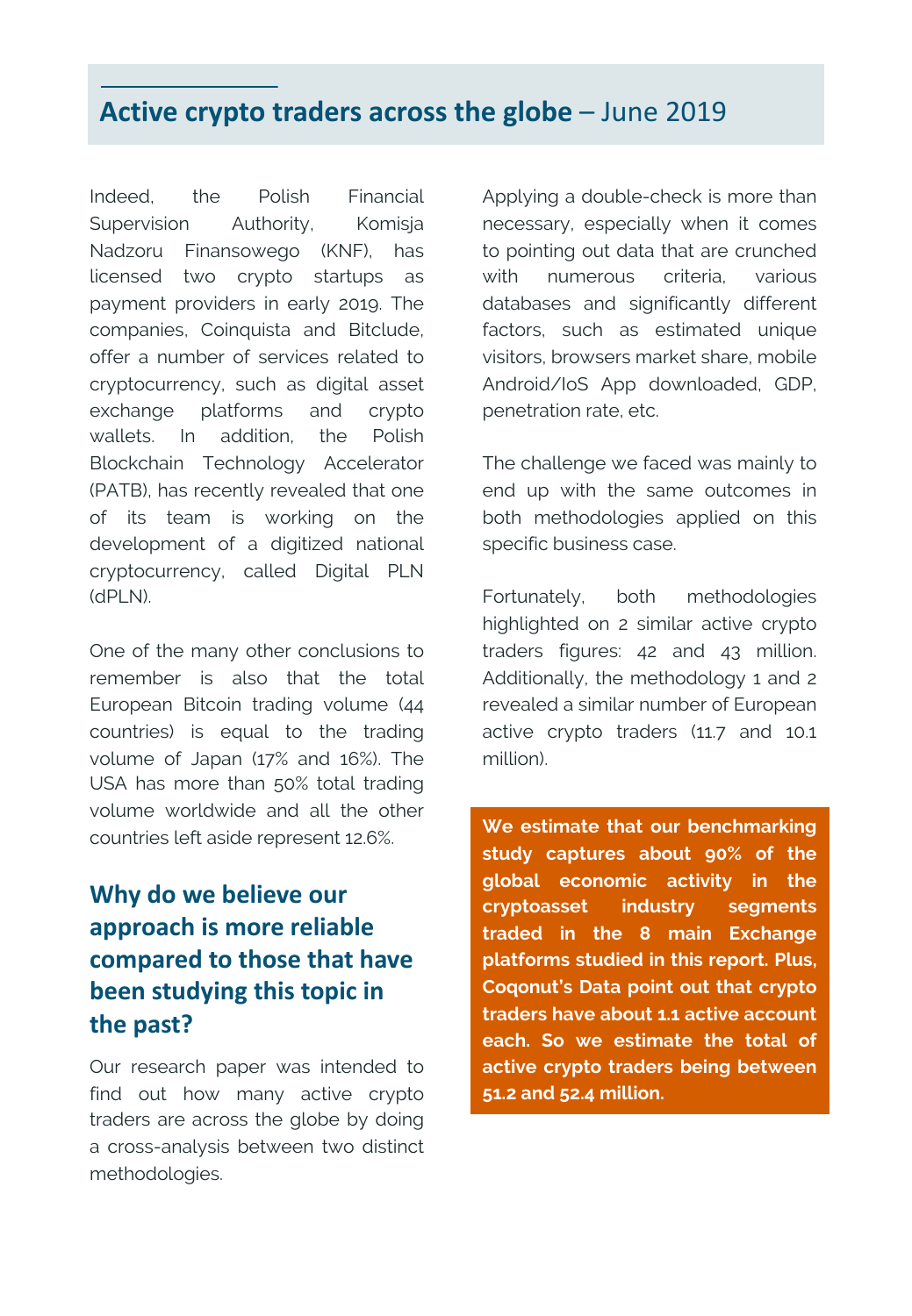

Active Crypto Traders Across The Globe

## **Which cross-methodology did we use?**

Carrying out a detailed study of the number of active crypto traders worldwide is not a simple task to perform. Our study aimed at analyzing both the number of unique website visitors/pageviews and the Bitcoin trading volume.

This way, the global number of crypto traders can be looked at via 2 distinct and reliable sources. The study of estimated active and unique BTC traders is based on Alexa's sources, Google Play Store sources and Statista sources.

The research on Bitcoin trading volume is to determine the number of BTC traders that are based on Cryptocompare data. Not only did we pay attention to monthly visits (such as in the case of Datalight), but we also made sure to challenge those findings by cross-checking them with a second methodology based on BTC trading volume analysis: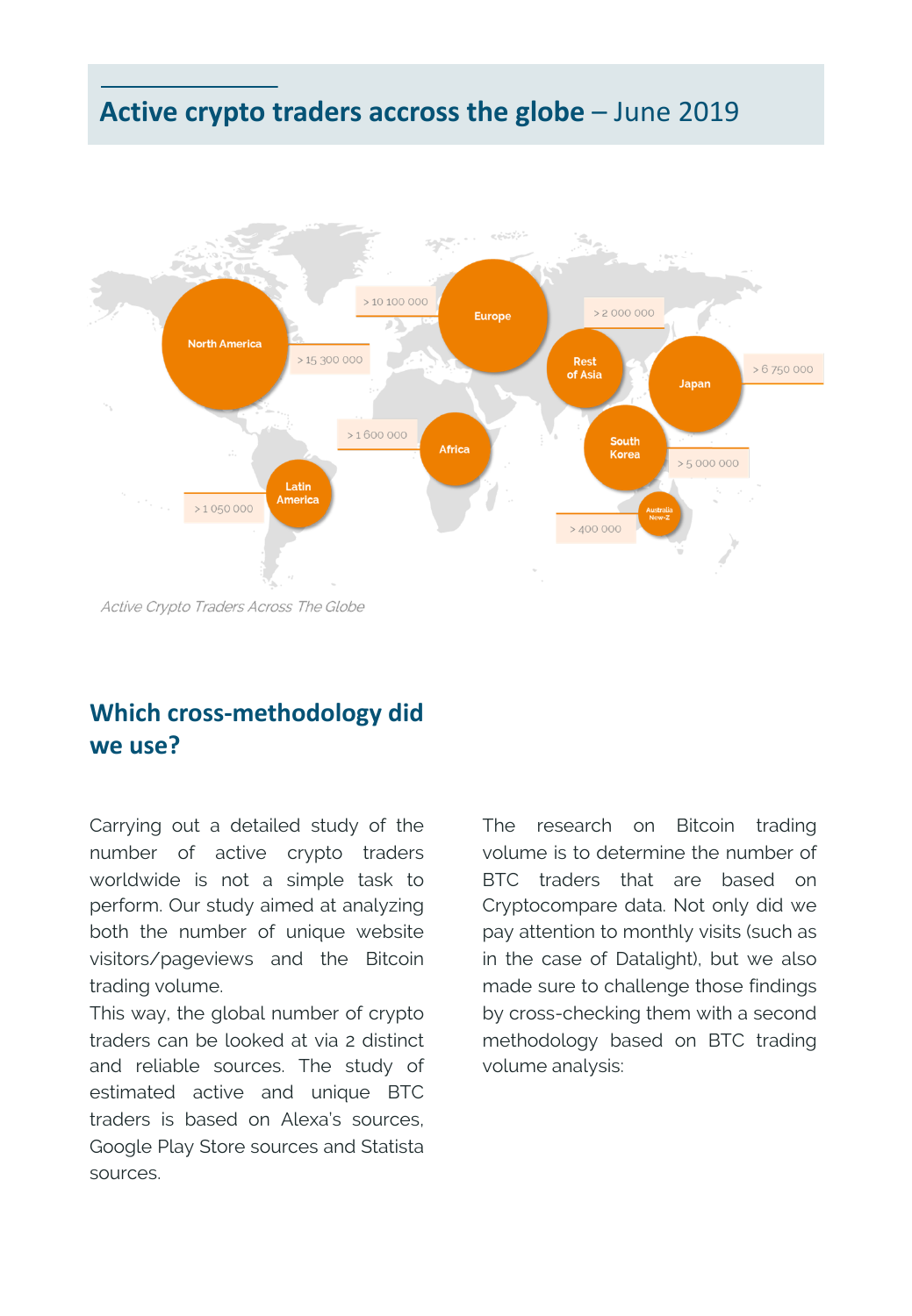

#### Presentation of methodology 1

The first analysis we made is a combined measurement of estimated unique website visitors and total pageviews worldwide provided by Alexa's web traffic API endpoint. We decided to use Alexa's figures insofar as their findings are based on the browsing behavior of people in a global data panel, which is a sample of all internet users over a rolling 3 month period. Plus, traffic is updated daily. This served as the best way to obtain the most broad and accurate set of statistics across all the exchanges that we evaluate.

For the purpose of our web traffic analysis, Alexa's historical Traffic Ranks, as well as Pageviews have been used over a one-month period. Alexa computes traffic ranks by analyzing the Web usage of millions of Alexa Toolbar users.

Pageviews are the total number of Alexa user URL requests for a site. Multiple requests for the same URL on the same day by the same user are counted as a single Pageview, which means that risks of error in users counting are mitigated. Additionally, Alexa employs data normalization to correct for biases that may occur in data crunching.